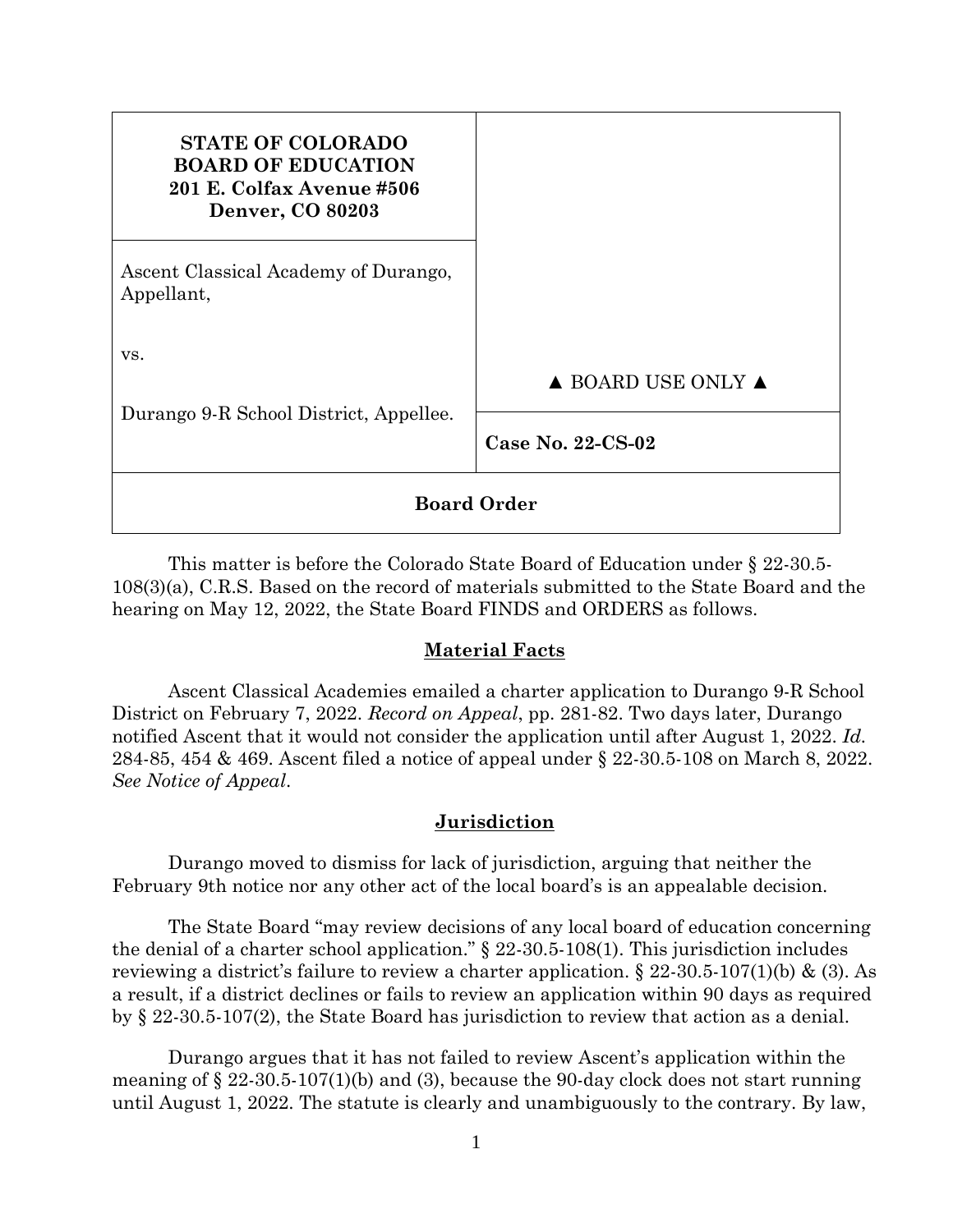the 90 days begin to run when a district receives an application. § 22-30.5-107(2) ("The local board of education shall rule by resolution on the application for a charter school in a public hearing, upon reasonable public notice, within ninety days after receiving the application filed pursuant to subsection (1) of this section." (emphasis added)); *id*. at (1)(b) ("An application is considered filed when the school district administration receives the charter application from the charter applicant either in hard copy or electronically."). Although  $\S 22-30.5-107(1)(b)$  sets an August 1st to October 1st range within which districts must set their annual application deadline, nothing in the statute can be reasonably construed as prohibiting earlier applications or otherwise limiting the statute's plain terms on when the 90 days begin to run.

Durango also argues that it cannot be deemed to have "received" the application on February 7th because its board policy prohibits early applications, by "distinguishing between submission and filing." As a threshold matter, the parties have agreed that a local board *can*, by board policy, prohibit early applications and thereby stop the 90 days from running until the beginning of the district's application "window." The State Board agrees. As a matter of local control and statutory background principles, districts have plenary authority over their schools, including charter schools and applications, except to the extent displaced by statute. *See, e.g.*, § 22-32-110(1)(*l*). Although the charterapplication statute provides that the 90 days begin running when an application is received, it does not expressly or impliedly prohibit a district from limiting the window in which applications will be accepted (provided that the final deadline falls from August 1st to October 1st of the year preceding the school's planned opening). The State Board therefore agrees that the Charter Schools Act allows local boards to set a window for applications, by board policy.[1](#page-1-0)

Durango has not done so, however. Contrary to Durango's argument, nothing in its board policy can be interpreted to draw the asserted distinction between submission and filing. The policy indeed uses those words differently, but it uses neither one in the manner asserted by Durango. As relevant here, the policy sets an August 1st deadline for applications but expressly allows applications "on or before" that date. Further, the policy expressly states that the local board "shall make a decision . . . within 90 days after receiving the initial charter application from the charter applicant," and nothing in the policy suggests that the word "receiving" is used in anything other than its ordinary sense. Although the State Board will give appropriate deference to the local board's interpretation of its own policies, the interpretation urged here is unreasonable.

Because Durango's board policy does not prohibit early applications, and because state law is unambiguous on when the 90 days begin to run, the State Board holds that the 90 days began to run upon receipt of Ascent's application on February 7, 2022, and

<span id="page-1-0"></span><sup>1</sup> The parties have also agreed that districts may set an exceedingly short window for applications—as short as one day, as long as that day is between August 1st and October 1st. The State Board expresses no opinion on whether this is an appropriate interpretation of the statute.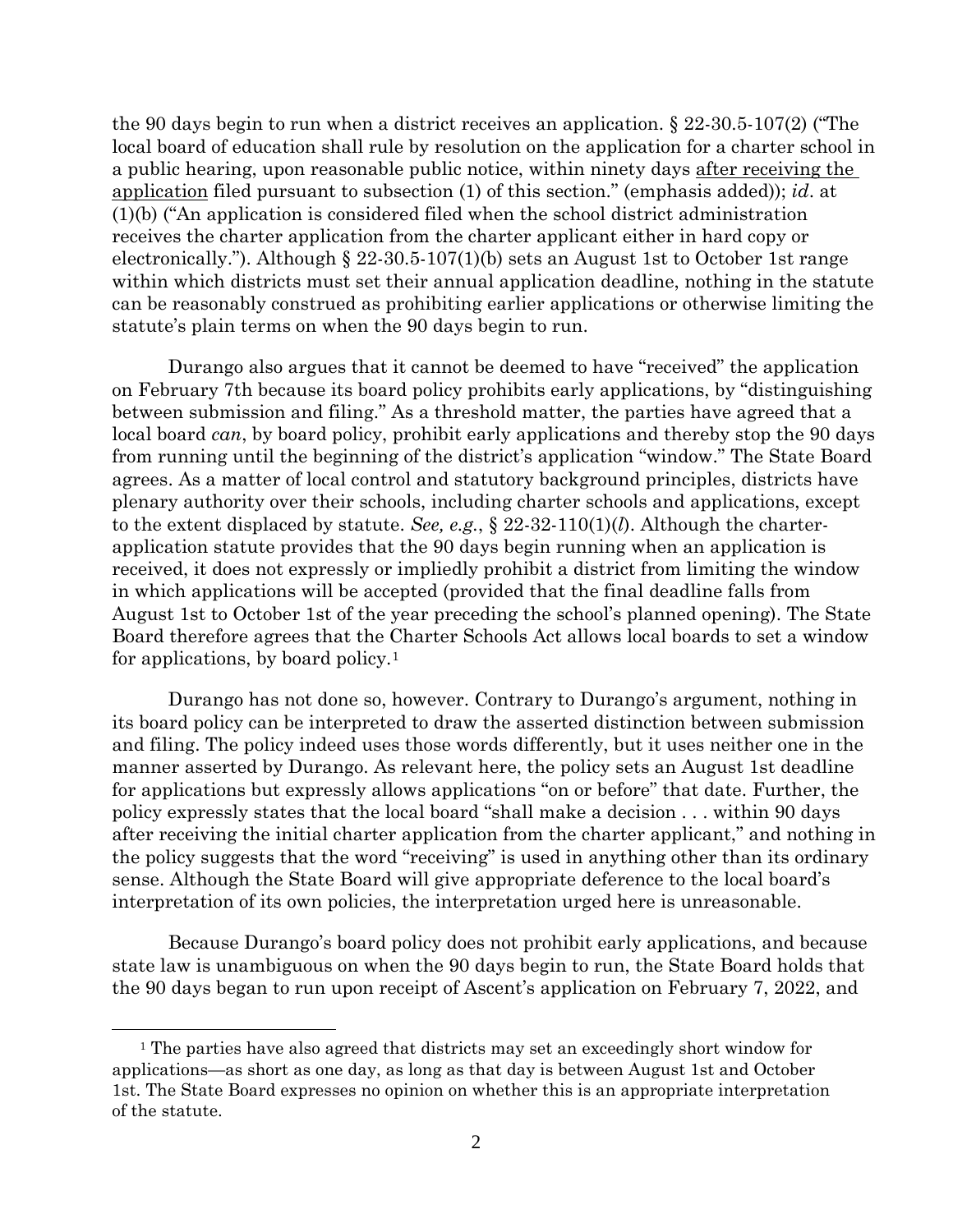therefore that Durango has declined to review the application within the meaning of § 22-30.5-107(1)(b) and (3). The motion to dismiss for lack of jurisdiction is denied.

### **Merits**

"If a local board of education denies or does not review a charter school application, it shall state its reasons for the denial or refusal to review." § 22-30.5- 107(4). The district's stated grounds are then subject to review by the State Board, to determine whether "the local board's decision was contrary to the best interests of the pupils, school district, or community." § 22-30.5-108(2) & (3)(a). If so, the State Board "shall remand such decision to the local board of education with written instructions for reconsideration thereof. Said instructions shall include specific recommendations concerning the matters requiring reconsideration." *Id.*

Durango's stated grounds for declining to review Ascent's application within 90 days were as follows:

Pursuant to C.R.S. 22-30.5-107(1)(b), (2.5) and School District Policy LBD-R, a charter school application may not be filed before August 1st, unless both the local board of education and the applicant agree to a different deadline.

*Record on Appeal*, pp. 284-85. This was legal error, for the reasons discussed above. However, the State Board does not have authority to remand applications for legal error alone; it can remand only if the district's decision (erroneous or otherwise) was contrary to the best-interests standard.

Relevant to the best-interests standard, Durango focuses primarily on its interest in coordinating review of potentially multiple charter applications in a regular fashion, given its need to plan both staffing and enrollment. Ascent focuses primarily on its interest in securing a facility and staff, given the challenges of labor shortages and supply-chain disruptions following the COVID pandemic, combined with the timing of funds under the CCSP grant program (since funds are available only after a signed charter contract).[2](#page-2-0) The State Board finds that both sets of interests are important and relevant to the best-interests standard and that, on balance, the local board's decision was contrary to the best interests of the pupils, school district, or community.

<span id="page-2-0"></span><sup>&</sup>lt;sup>2</sup> At oral argument, counsel for Durango suggested that Ascent had not previously brought these interests to the district's attention. Counsel was mistaken. *See Record on Appeal*, pp. 262-65, 449-50.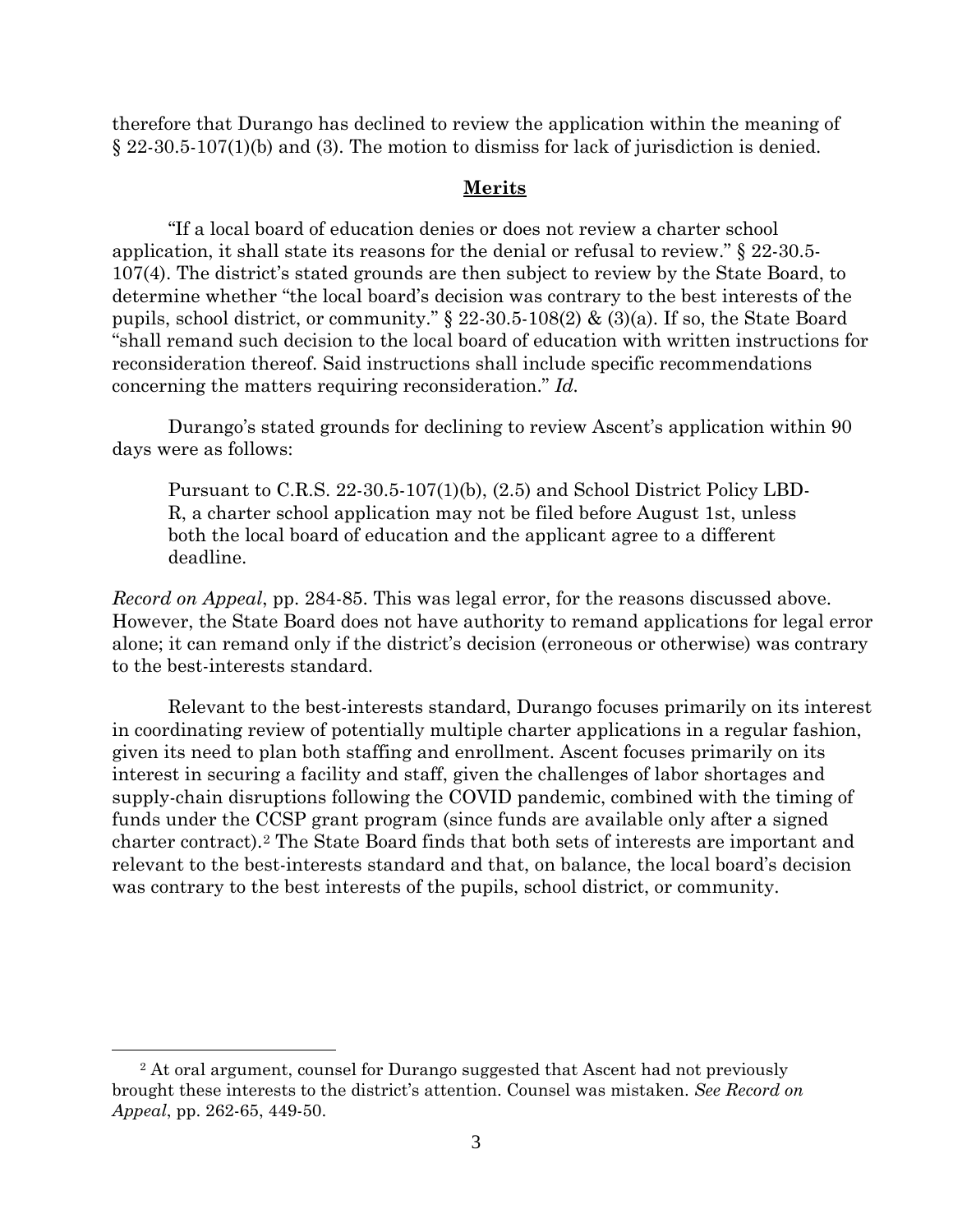### **BOARD ORDER**

The State Board REMANDS this matter to the local board with written instructions for reconsideration. As required by § 22-30.5-108(3)(a), the State Board instructs the local board to reconsider its position on when to review the application.

Dated this 16th day of May, 2022.

 $Q_{\uparrow}$  -  $Z_{\downarrow}$ 

Dr. Angelika Schroeder, Chair Colorado State Board of Education